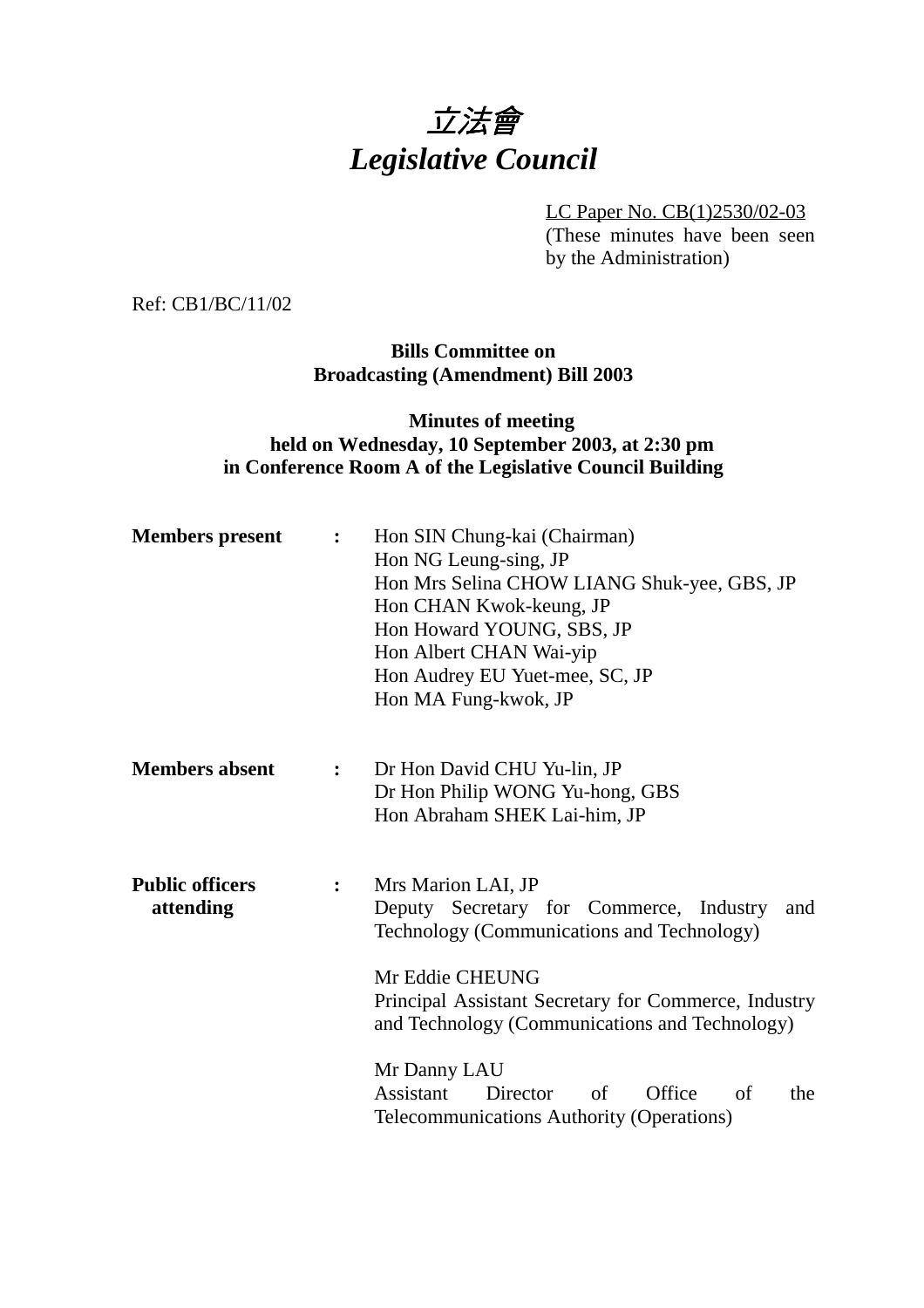| <b>Attendance by</b><br>invitation |                | Cable and Satellite Broadcasting Association of Asia Ltd              |
|------------------------------------|----------------|-----------------------------------------------------------------------|
|                                    |                | Mr Simon Twiston DAVIES<br><b>Chief Executive Officer</b>             |
|                                    |                | Hong Kong Cable Television Limited                                    |
|                                    |                | Mr Eric LO<br><b>Executive Director - Cable Subscription Services</b> |
|                                    |                | Mr Desmond CHAN<br>Corporate Lawyer                                   |
|                                    |                | <b>Motion Picture Association</b>                                     |
|                                    |                | Mr Frank RITTMAN<br>Asia - Pacific Regional Director                  |
|                                    |                | <b>Nagravision SA</b>                                                 |
|                                    |                | Mr Peter IANNAZZO<br>Vice President Sales - Asia Pacific              |
|                                    |                | Dr Laura FULLTON<br>DTV Smart Card and Security Product Manager       |
| <b>Clerk in attendance</b>         | $\ddot{\cdot}$ | Miss Polly YEUNG<br>Chief Assistant Secretary (1)3                    |
| <b>Staff in attendance</b>         |                | <b>Miss Connie FUNG</b><br><b>Assistant Legal Adviser 3</b>           |
|                                    |                | Ms Debbie YAU<br>Senior Assistant Secretary (1)1                      |

## **I Confirmation of minutes**

LC Paper No.  $CB(1)2285/02-03$  - Minutes of  $1<sup>st</sup>$  meeting on 7 July 2003

The minutes of first meeting on 7 July 2003 were confirmed.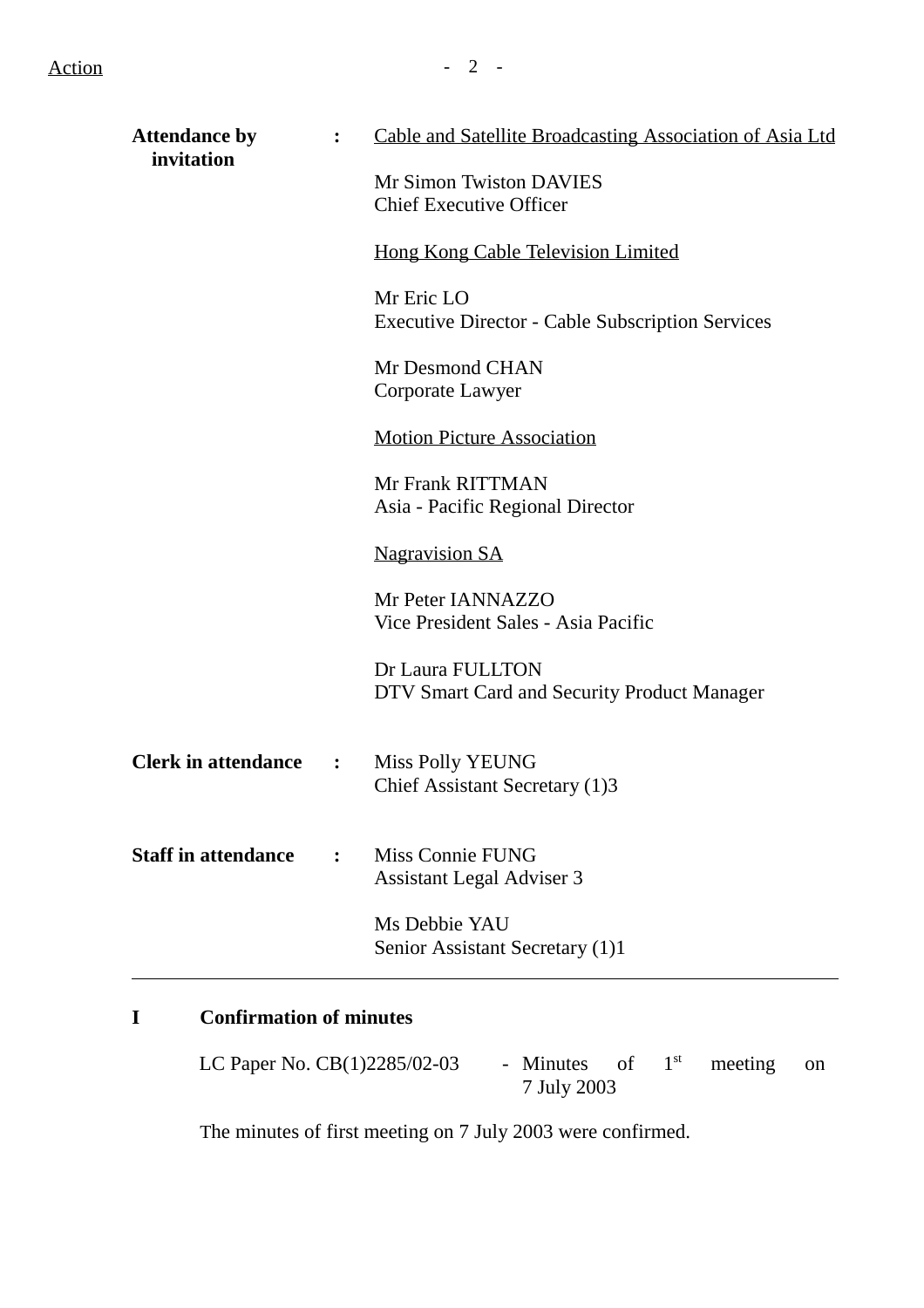#### **II Briefing by the Administration on the Bill**

2. The Administration briefed the Bills Committee on the Bill.

#### **III Meeting with deputations and the Administration**

Meeting with deputations

LC Paper No. CB(1)2381/02-03(01)- Cable and Satellite Broadcasting Association of Asia

LC Paper No. CB(1)2431/02-03(02)- Hong Kong Cable Television Limited

LC Paper No. CB(1)2445/02-03(02)- Presentation material (in CD format) (*issued to members on 11 September* provided by the Hong Kong Cable *2003)* Television Limited

LC Paper No. CB(1)2381/02-03(03)- Motion Picture Association

LC Paper No. CB(1)2445/02-03(03)- Presentation material provided by (*issued to members on 11 September* Nagravision SA (English version *2003)* only).

Submissions from parties not attending the meeting

LC Paper No. CB(1) 2344/02-03(01)- Joint submission from Asia Television Limited, Galaxy Satellite Broadcasting Limited, Hong Kong Cable Television Limited, Television Broadcasts Limited, TV Plus (HK) Corporation Limited and Yes Television (Hong Kong) **Limited** 

LC Paper No. CB(1)2334/02-03(01) - Consumer Council

- LC Paper No. CB(1)2381/02-03(02) The Chinese General Chamber of **Commerce**
- LC Paper No. CB(1) 2381/02-03(04)- The Hong Kong Bar Association
- LC Paper No. CB(1) 2426/02-03(01)- Hong Kong Kowloon & New Territories Motion Picture Industry Association Ltd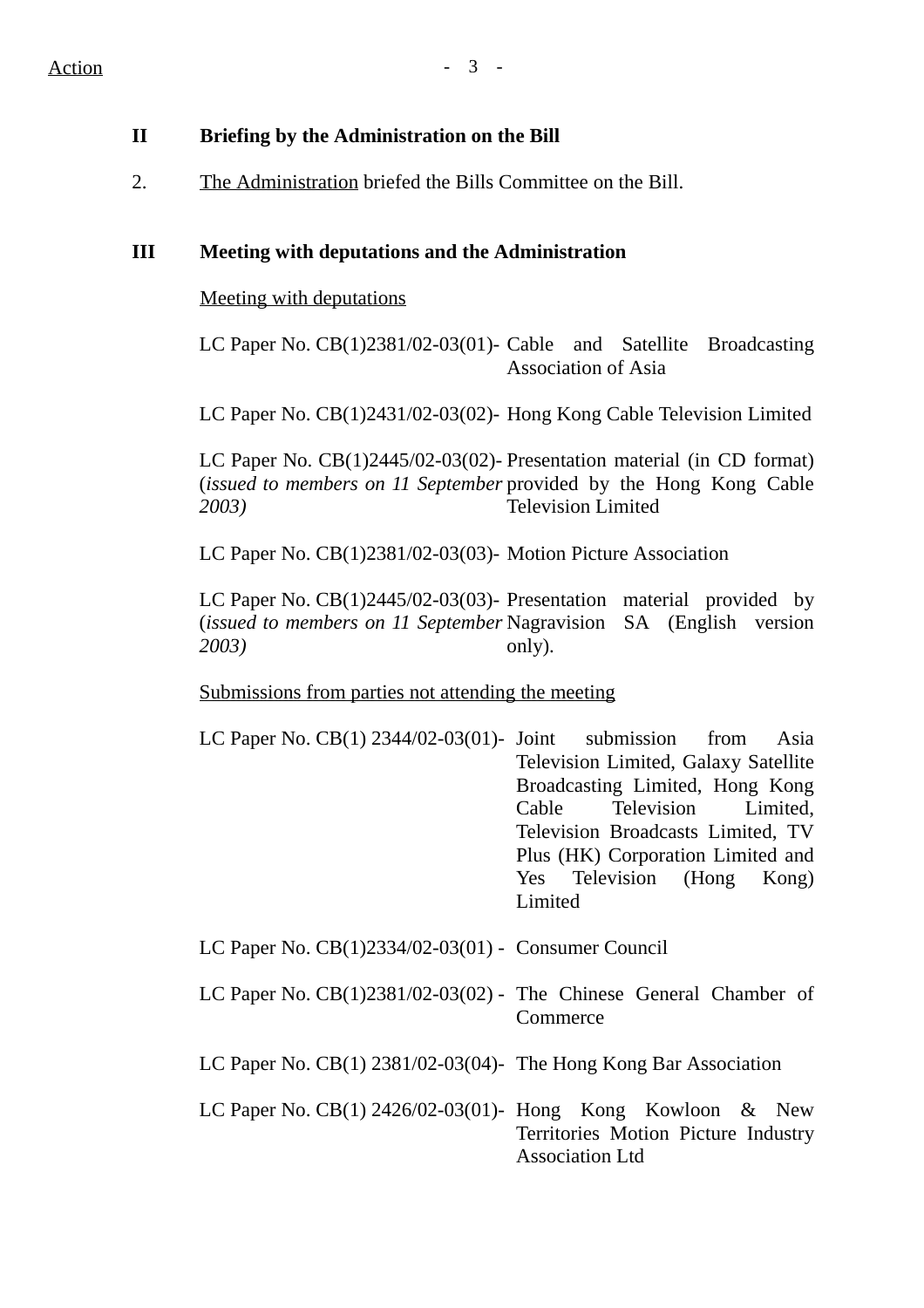| Meeting with the Administration                                                                             |                                                                                                                              |
|-------------------------------------------------------------------------------------------------------------|------------------------------------------------------------------------------------------------------------------------------|
| LC Paper No. CB(3)602/02-03                                                                                 | - The Bill                                                                                                                   |
| ITBB(CR)9/19/1(03)Pt.19                                                                                     | - The Legislative Council Brief issued<br>by the Commerce, Industry and<br>Technology Bureau on 29 April<br>2003             |
| LC Paper No. $LS104/02-03$                                                                                  | - The Legal Service Division Report<br>on the Bill                                                                           |
| LC Paper No. CB(1)2070/02-03(01)                                                                            | - Marked-up copy of the Bill                                                                                                 |
| LC Paper No. CB(1)2431/02-03(01)                                                                            | - Summary of deputations' views on<br>major proposals in the Bill (up to 8<br>September 2003) prepared by the<br>Secretariat |
| LC Paper No. CB(1)2299/02-03                                                                                | - Background brief on Broadcasting<br>(Amendment) Bill 2003 prepared<br>by the Secretariat                                   |
| LC Paper No. $CB(1)2445/02-03(01)$<br>(tabled at the meeting and issued to<br>members on 11 September 2003) | - Power-point presentation material<br>the Bill provided<br>on<br>by<br>the<br>Administration                                |

3. The Bills Committee deliberated (Index of proceedings attached at Appendix)

Issues which required follow-up actions/consideration by the Administration

4. Members noted that the Hong Kong Cable Television Limited and Nagravision SA supported criminalizing the unauthorized reception of subscription television programme services by domestic end-users. The Cable and Satellite Broadcasting Association of Asia and the Motion Picture Association supported to revisit the issue after assessing the impact of digitization of television programme services. They also suggested that the proposed sanctions against the use of unauthorized decoders should cover the use of decoding devices for viewing foreign satellite pay television services not licensed in Hong Kong. The Administration would provide a detailed response to the views of members and deputations raised at the meeting and in the submissions received.

(*Post-meeting note*: The detailed response provided by the Administration was issued to members on 30 September 2003 vide LC Paper No. CB(1) 2525/02-03(01).)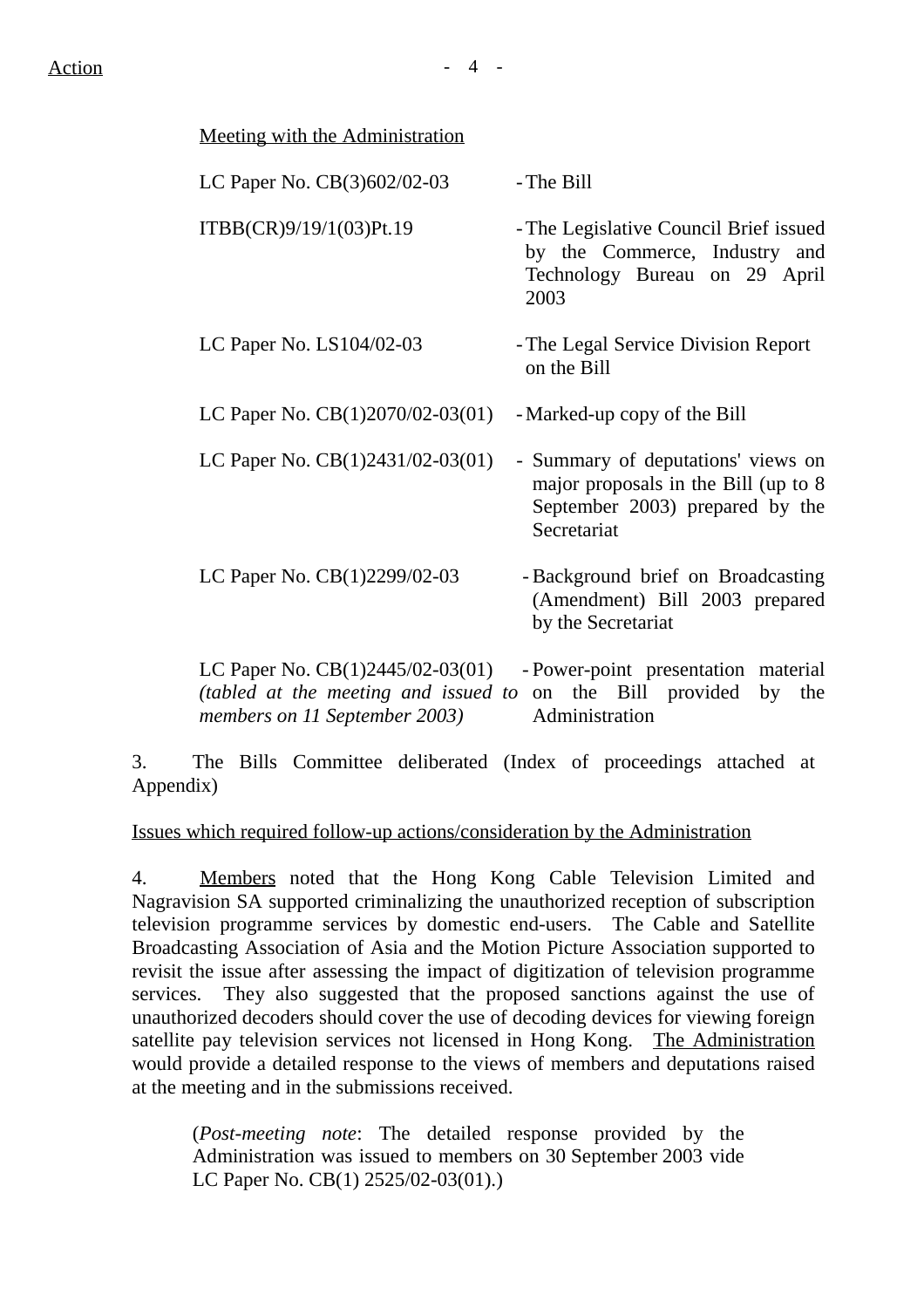5. At the request of the Bills Committee, the Administration would also address the following issues in its written response:

- (a) The rationale for not criminalizing unauthorized reception of subscription television programme services at domestic premises which, according to some deputations, was tantamount to theft while similar conduct like unlawful abstraction of electricity and dishonest use of public telephones were criminal offences under the Theft Ordinance (Cap 210);
- (b) the Hong Kong Bar Association's concern about the justification for enacting the presumptions in clauses 3(b) and 4 of the Bill, which, if invoked would have the effect of reversing the burden of proof into the hands of the accused;
- (c) the estimated number of unauthorized decoders currently being in use in Hong Kong and how that estimate was arrived at; and
- (d) concerns about the difficulty in ascertaining the person(s) in the domestic premises who should be held liable for unauthorized reception of subscription television programme services in case the licensee brought a civil action for damages or other remedies.

Date of next meeting

6. Members agreed that the third meeting of the Bills Committee would be held on 7 October 2003 at 2:30 pm.

#### **IV Any other business**

7. There being no other business, the meeting ended at 4:30 pm.

Council Business Division 1 Legislative Council Secretariat 3 October 2003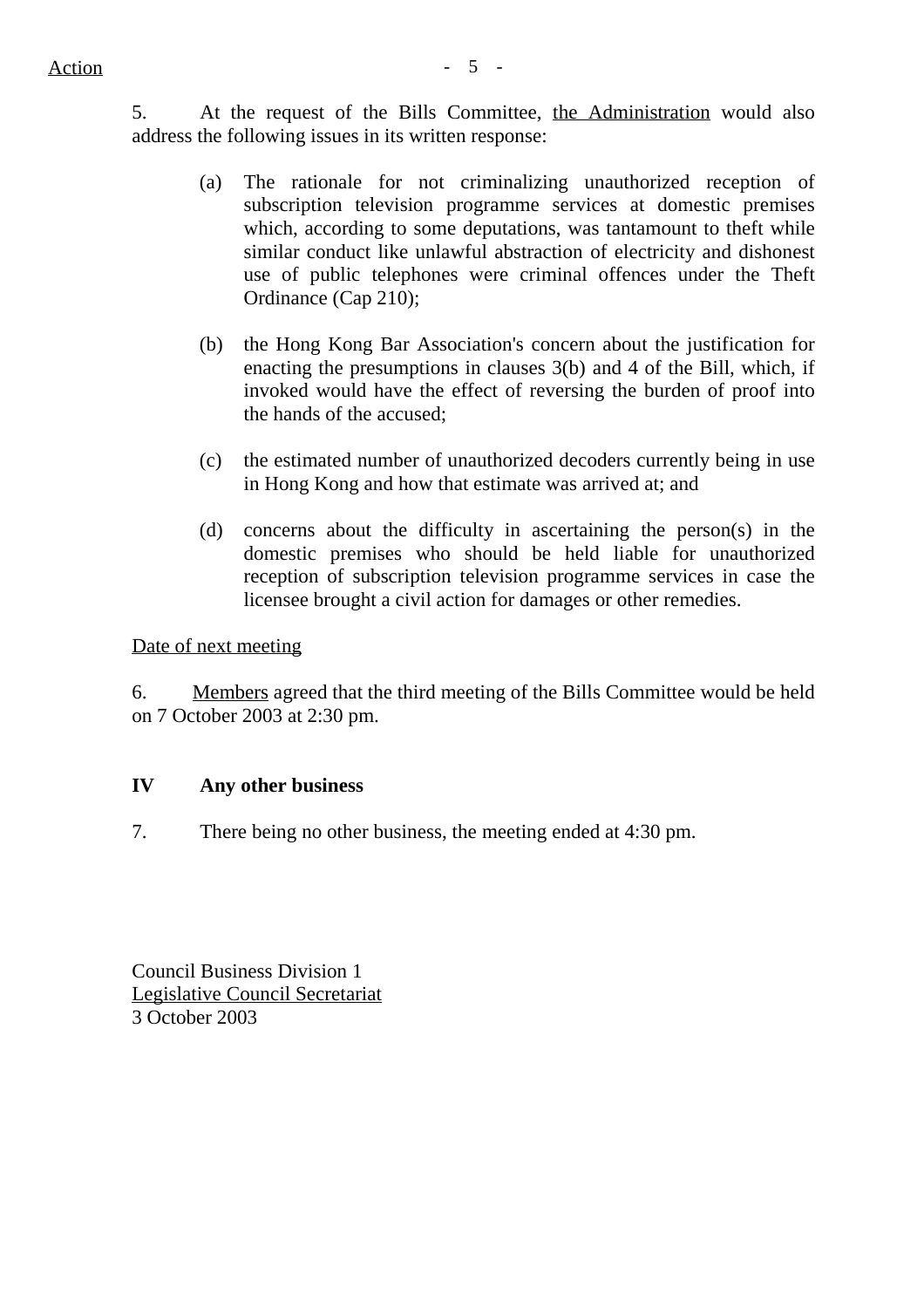#### **Proceedings of the meeting of the Bills Committee on Broadcasting (Amendment) Bill 2003 on Wednesday, 10 September 2003, at 2:30 pm in Conference Room A of the Legislative Council Building**

| <b>Time</b><br>marker | <b>Speaker</b>                                                                    | Subject(s)                                                                                                                                                                                                                                    | <b>Action</b><br><b>Required</b> |
|-----------------------|-----------------------------------------------------------------------------------|-----------------------------------------------------------------------------------------------------------------------------------------------------------------------------------------------------------------------------------------------|----------------------------------|
| 000000<br>000012      | Chairman                                                                          | confirmation<br>Introductory remarks and<br>of<br>minutes of meeting on 7 July 2003.                                                                                                                                                          |                                  |
| 000013<br>001127      | Administration                                                                    | Introduction of the Bill.                                                                                                                                                                                                                     |                                  |
| 001128<br>001231      | Chairman                                                                          | Deputations' presentations and submissions<br>were not covered by the protection and the<br>immunity<br>under the Legislative<br>Council<br>(Powers and Privileges) Ordinance (Cap 382).                                                      |                                  |
| 001232<br>001451      | Cable and Satellite<br><b>Broadcasting</b><br>Association of Asia<br>Ltd (CASBAA) | Presentation of views.                                                                                                                                                                                                                        |                                  |
| 001452<br>002453      | Hong Kong Cable<br>Television<br>Limited<br>(Cable TV)                            | Presentation of views.                                                                                                                                                                                                                        |                                  |
| 002454<br>002944      | Motion<br>Picture<br>Association (MPA)                                            | Presentation of views.                                                                                                                                                                                                                        |                                  |
| 002945-<br>004025     | Nagravision<br><b>SA</b><br>(NSA)                                                 | Presentation of views.                                                                                                                                                                                                                        |                                  |
| 004026<br>004125      | Chairman                                                                          | (a) Noted the submissions from parties not<br>attending the meeting, including those from<br>the Consumer Council and the Hong Kong<br>Bar Association.<br>further<br>(b) Welcomed<br>submissions<br>and<br>information from the deputations. |                                  |
| 004126<br>004610      | Mr MA Fung-kowk<br>Cable TV                                                       | Cable TV's estimated annual loss in revenue<br>(a)<br>of about HK\$390 million due to the use of<br>some 100 000 unauthorized decoders in<br>Hong Kong.                                                                                       |                                  |
|                       |                                                                                   | (b) Rampant sale of unauthorized decoders<br>across the border.                                                                                                                                                                               |                                  |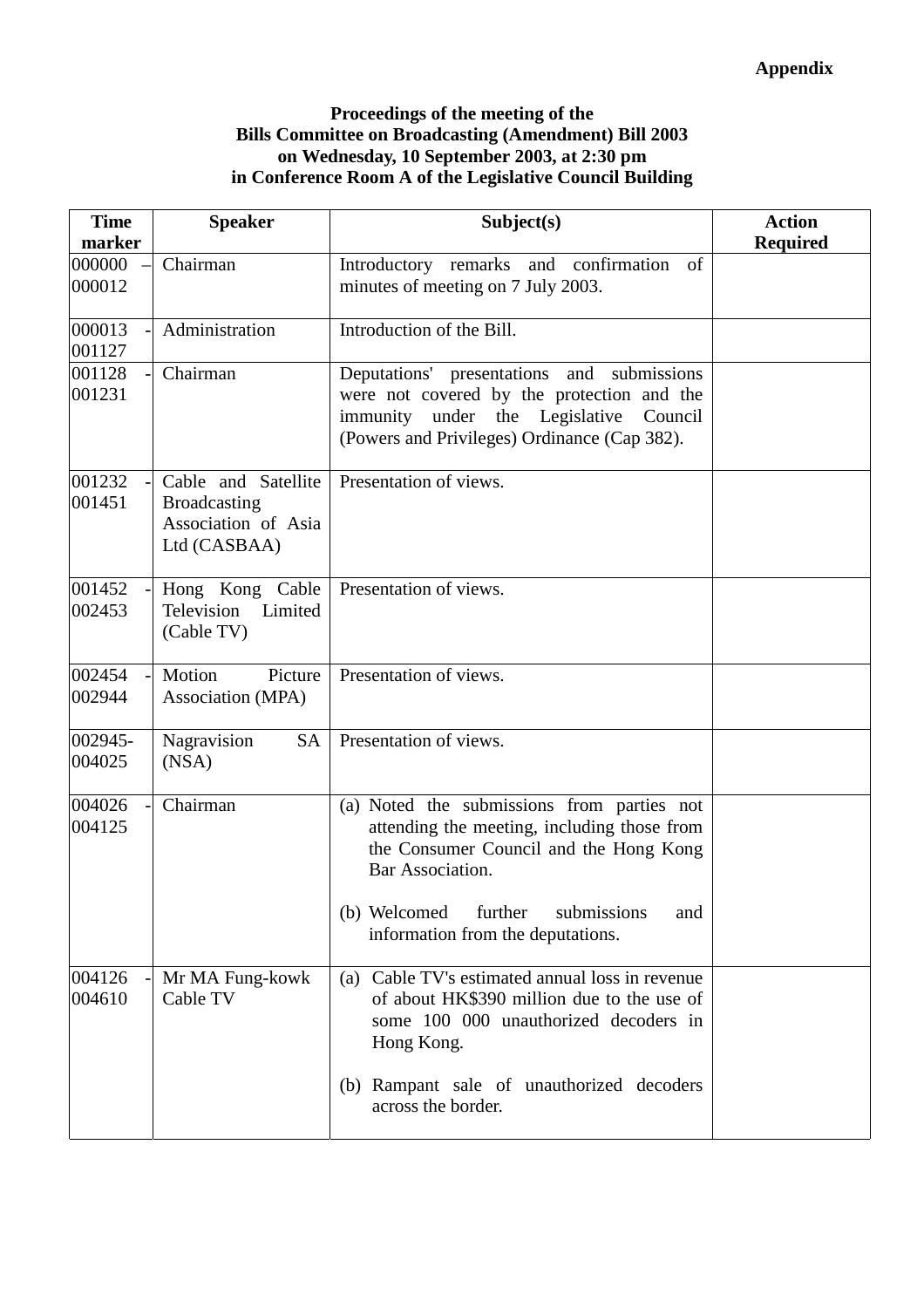| <b>Time</b>      | <b>Speaker</b>                                        | Subject(s)                                                                                                                                                                                                                                                                                              | <b>Action</b>   |
|------------------|-------------------------------------------------------|---------------------------------------------------------------------------------------------------------------------------------------------------------------------------------------------------------------------------------------------------------------------------------------------------------|-----------------|
| marker<br>004611 | Ms Audrey EU                                          | Civil actions taken by pay-TV operators so<br>(a)                                                                                                                                                                                                                                                       | <b>Required</b> |
| 005810           | Cable TV<br><b>CASBAA</b><br><b>MPA</b>               | far against the possession or use of<br>unauthorized decoders in the course of<br>trade or business.                                                                                                                                                                                                    |                 |
|                  |                                                       | Feasibility of identifying those households<br>(b)<br>which were involved in unauthorized<br>reception of subscription<br>television<br>programme services.                                                                                                                                             |                 |
|                  |                                                       | The deterrent effect of introducing both<br>(c)<br>civil and criminal liabilities against the use<br>or possession of unauthorized decoders for<br>commercial purposes, and the proposed<br>civil<br>remedies against<br>unauthorized<br>reception of subscription<br>television<br>programme services. |                 |
|                  |                                                       | The pros and cons of imposing criminal<br>(d)<br>liability<br>domestic end-users<br>on<br>and<br>whether the demand for<br>unauthorized<br>decoders could hence be reduced.                                                                                                                             |                 |
|                  |                                                       | Level and types of penalties which might<br>(e)<br>be imposed for criminal offences in<br>relation to possession<br>of<br>use<br><b>or</b><br>unauthorized<br>decoders<br>for<br>receiving<br>subscription television programme services<br>and the types of civil remedies available.                  |                 |
|                  |                                                       | Financial implications on public resources<br>(f)<br>criminal liability was imposed on<br>if<br>domestic end-users.                                                                                                                                                                                     |                 |
| 005811<br>010034 | Mr CHAN Kowk-<br>keung<br>Cable TV                    | The need to improve encryption technology.                                                                                                                                                                                                                                                              |                 |
| 010035<br>011038 | Chairman<br>Mr CHAN Wai-yip<br><b>NSA</b><br>Cable TV | Reference<br>other<br>copyright-related<br>(a)<br>to<br>offences committed in domestic premises<br>such as possession of an infringing copy of<br>a copyright work.                                                                                                                                     |                 |
|                  |                                                       | The need to avoid causing nuisance to/<br>(b)<br>panic among the public when considering<br>criminal sanction against domestic pirated<br>viewing.                                                                                                                                                      |                 |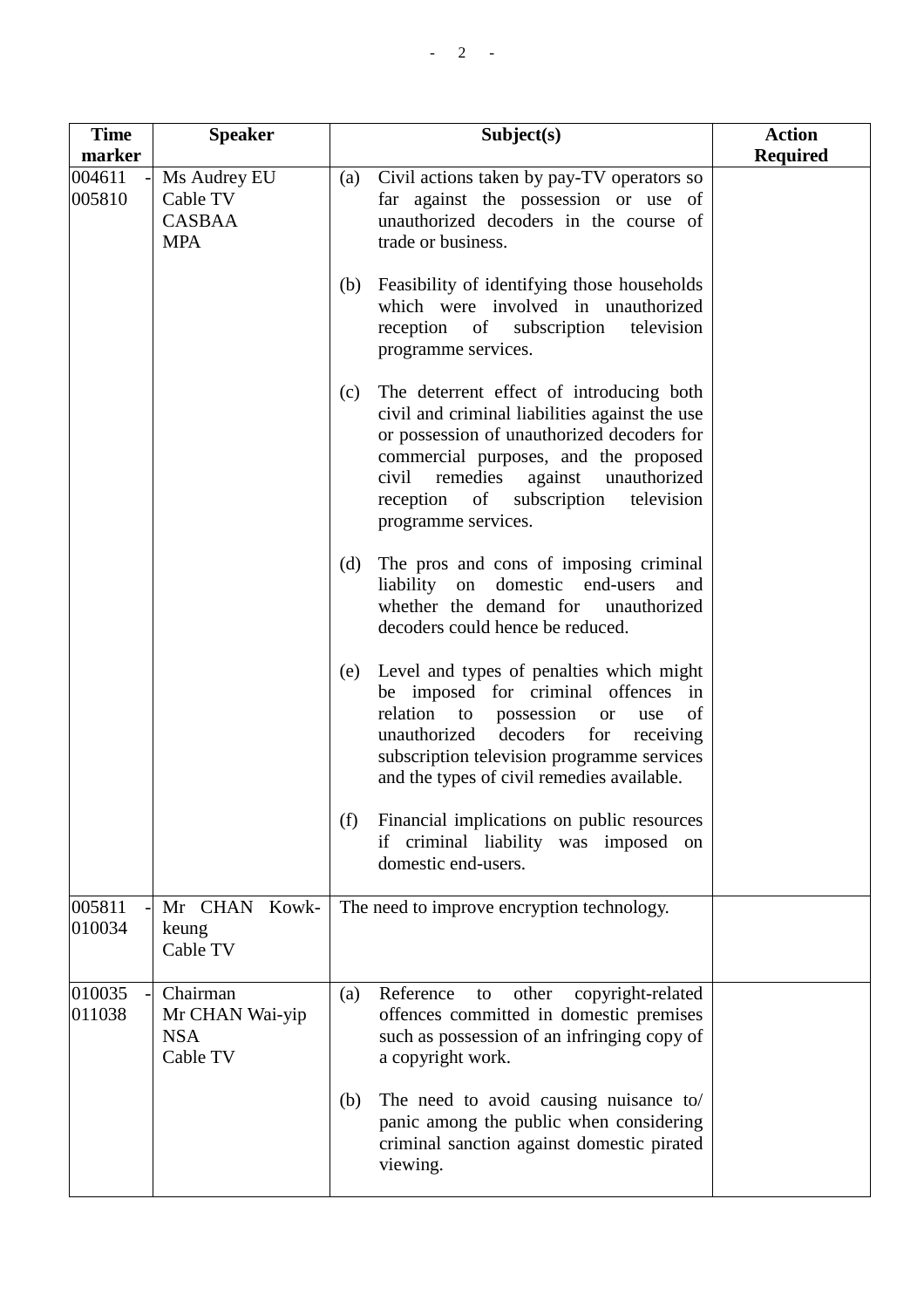| <b>Time</b><br>marker | <b>Speaker</b>                                                                | Subject(s)                                                                                                                                                                                                    | <b>Action</b><br><b>Required</b> |
|-----------------------|-------------------------------------------------------------------------------|---------------------------------------------------------------------------------------------------------------------------------------------------------------------------------------------------------------|----------------------------------|
|                       |                                                                               | Cable TV held an open view on the<br>(c)<br>proposed penalties (i.e. fine, imprisonment<br>etc) if domestic pirated viewing was<br>criminalized.                                                              |                                  |
| 011039<br>012112      | Mr MA Fung-kwok<br>Mr CHAN Wai-yip<br><b>CASBAA</b><br><b>MPA</b><br>Cable TV | Unauthorized reception of satellite signals<br>(a)<br>Asia-Pacific<br>broadcast<br>by<br>pay-TV<br>operators due to the unavailability of<br>Cable TV's service in some parts of Hong<br>Kong.                |                                  |
|                       |                                                                               | Mr MA Fung-kwok was in support of<br>(b)<br>criminalizing domestic pirated viewing to<br>foster a proper social value and the<br>development of creative industries.                                          |                                  |
|                       |                                                                               | Difficulty in proving an offence beyond<br>(c)<br>reasonable doubt.                                                                                                                                           |                                  |
| 012113<br>013241      | Ms Audrey EU<br>Chairman<br>Cable TV                                          | The effectiveness of civil actions taken out by<br>pay-TV operators versus criminal prosecution by<br>the Government in tackling domestic pirated<br>viewing of subscription television programmes.           |                                  |
| 013242<br>014438      | Mr NG Leung-sing<br>Cable TV<br><b>NSA</b><br><b>MPA</b>                      | (a) The need to strengthen consumer protection<br>against illicit devices.<br>(b) Whether technology alone was adequate in<br>addressing the core problem.                                                    |                                  |
|                       |                                                                               | (c) According to NSA, the annual losses to<br>cable television operators were estimated to<br>be 1 billion Euros in Europe and US\$1 to 4<br>billion in North America.                                        |                                  |
| 014439<br>014843      | Chairman<br>Mr CHAN Wai-yip<br>Cable TV                                       | (a) Practical difficulty in ascertaining<br>the<br>person(s) in the domestic premises who<br>should be held criminally liable for<br>unauthorized reception of subscription<br>television programme services. |                                  |
|                       |                                                                               | (b) Cable TV was welcomed to provide<br>information<br>with<br>the<br>members<br>on<br>enforcement<br>experience<br>of<br>overseas<br>countries which had in place end-user<br>criminal liability.            |                                  |